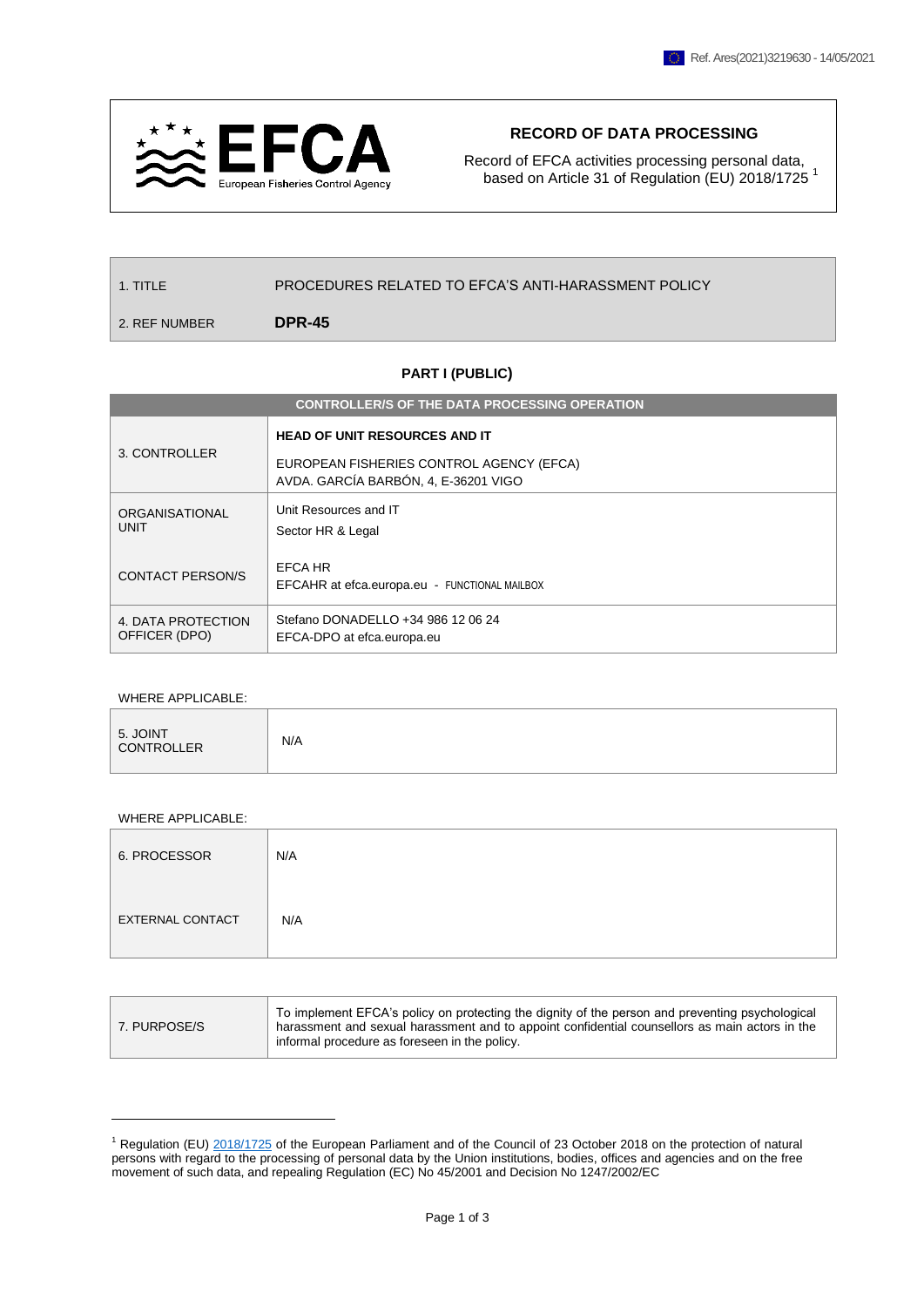| X                                                                                                                                                                                                                                                                                                                                           |               | EFCA STAFF (TA, CA, SNE)                                                                            |                                                                                                                                                                                                   |                                                |                                                                                                                                                                                                     |
|---------------------------------------------------------------------------------------------------------------------------------------------------------------------------------------------------------------------------------------------------------------------------------------------------------------------------------------------|---------------|-----------------------------------------------------------------------------------------------------|---------------------------------------------------------------------------------------------------------------------------------------------------------------------------------------------------|------------------------------------------------|-----------------------------------------------------------------------------------------------------------------------------------------------------------------------------------------------------|
|                                                                                                                                                                                                                                                                                                                                             |               | 8. CATEGORIES                                                                                       |                                                                                                                                                                                                   |                                                | EXTERNAL SERVICE PROVIDERS, INTERIMS, TRAINEES                                                                                                                                                      |
| OF DATA SUBJECTS                                                                                                                                                                                                                                                                                                                            |               | X                                                                                                   | SEE BELOW :                                                                                                                                                                                       |                                                |                                                                                                                                                                                                     |
|                                                                                                                                                                                                                                                                                                                                             |               |                                                                                                     |                                                                                                                                                                                                   |                                                |                                                                                                                                                                                                     |
|                                                                                                                                                                                                                                                                                                                                             |               |                                                                                                     |                                                                                                                                                                                                   | Further details:                               |                                                                                                                                                                                                     |
|                                                                                                                                                                                                                                                                                                                                             |               |                                                                                                     |                                                                                                                                                                                                   | agents).                                       | For the selection of confidential counsellors: EFCA staff (Temporary and Contract                                                                                                                   |
|                                                                                                                                                                                                                                                                                                                                             |               |                                                                                                     |                                                                                                                                                                                                   |                                                |                                                                                                                                                                                                     |
|                                                                                                                                                                                                                                                                                                                                             |               |                                                                                                     |                                                                                                                                                                                                   |                                                | For the informal procedure: Each and every person working at EFCA, regardless of                                                                                                                    |
|                                                                                                                                                                                                                                                                                                                                             |               |                                                                                                     |                                                                                                                                                                                                   |                                                | grade or contract of employment (this includes the trainees and all those working under                                                                                                             |
|                                                                                                                                                                                                                                                                                                                                             |               |                                                                                                     |                                                                                                                                                                                                   | a contract under national law).                |                                                                                                                                                                                                     |
|                                                                                                                                                                                                                                                                                                                                             |               | 8BIS. CATEGORIES                                                                                    | Χ                                                                                                                                                                                                 | <b>NAME AND SURNAME</b>                        |                                                                                                                                                                                                     |
|                                                                                                                                                                                                                                                                                                                                             |               | OF PERSONAL DATA                                                                                    | X                                                                                                                                                                                                 | <b>CONTACT DETAILS</b>                         |                                                                                                                                                                                                     |
|                                                                                                                                                                                                                                                                                                                                             |               |                                                                                                     | X                                                                                                                                                                                                 | EDUCATION, TRAINING, EMPLOYMENT                |                                                                                                                                                                                                     |
|                                                                                                                                                                                                                                                                                                                                             |               |                                                                                                     | X                                                                                                                                                                                                 |                                                | FAMILY, LIFESTYLE, SOCIAL CIRCUMSTANCES                                                                                                                                                             |
|                                                                                                                                                                                                                                                                                                                                             |               |                                                                                                     |                                                                                                                                                                                                   | <b>FINANCIAL DETAILS</b>                       |                                                                                                                                                                                                     |
|                                                                                                                                                                                                                                                                                                                                             |               |                                                                                                     | X                                                                                                                                                                                                 | OTHER. PLEASE SPECIFY:                         |                                                                                                                                                                                                     |
|                                                                                                                                                                                                                                                                                                                                             |               |                                                                                                     |                                                                                                                                                                                                   | Further details:                               |                                                                                                                                                                                                     |
|                                                                                                                                                                                                                                                                                                                                             |               |                                                                                                     |                                                                                                                                                                                                   | $\mathbf{r}$                                   | For the selection of confidential counsellors:                                                                                                                                                      |
|                                                                                                                                                                                                                                                                                                                                             |               |                                                                                                     |                                                                                                                                                                                                   |                                                | Name, gender, grade, job title, nationality, e-mail address, unit, work phone number.                                                                                                               |
|                                                                                                                                                                                                                                                                                                                                             |               |                                                                                                     |                                                                                                                                                                                                   | For the informal procedure:                    |                                                                                                                                                                                                     |
|                                                                                                                                                                                                                                                                                                                                             |               |                                                                                                     |                                                                                                                                                                                                   |                                                |                                                                                                                                                                                                     |
|                                                                                                                                                                                                                                                                                                                                             |               |                                                                                                     |                                                                                                                                                                                                   |                                                | Data identifying the alleged victim and his or her contact, the alleged harasser and possible<br>witnesses: family name, name, date of birth, gender, nationality, private address, e-mail address, |
|                                                                                                                                                                                                                                                                                                                                             |               |                                                                                                     |                                                                                                                                                                                                   | unit, phone numbers;                           |                                                                                                                                                                                                     |
|                                                                                                                                                                                                                                                                                                                                             |               |                                                                                                     |                                                                                                                                                                                                   |                                                |                                                                                                                                                                                                     |
| Description of the problem/conflict/situation;<br>The kind of intervention/action foreseen/taken;<br>History of potential transfers;<br>Declarations from witnesses, any kind of paper documentation available to support the facts.<br>Due to the nature of this procedure, the processing of data concerning health or sex life cannot be |               |                                                                                                     |                                                                                                                                                                                                   |                                                |                                                                                                                                                                                                     |
|                                                                                                                                                                                                                                                                                                                                             |               |                                                                                                     |                                                                                                                                                                                                   |                                                |                                                                                                                                                                                                     |
|                                                                                                                                                                                                                                                                                                                                             |               |                                                                                                     |                                                                                                                                                                                                   |                                                |                                                                                                                                                                                                     |
|                                                                                                                                                                                                                                                                                                                                             |               |                                                                                                     |                                                                                                                                                                                                   |                                                |                                                                                                                                                                                                     |
|                                                                                                                                                                                                                                                                                                                                             |               |                                                                                                     |                                                                                                                                                                                                   |                                                |                                                                                                                                                                                                     |
| excluded, although it is subject to the application of one of the exceptions set out in Article 10(2)<br>of Regulation 2018/1725, as the data processed is used to deal with cases of harassment (among                                                                                                                                     |               |                                                                                                     |                                                                                                                                                                                                   |                                                |                                                                                                                                                                                                     |
| them sexual and moral harassment).                                                                                                                                                                                                                                                                                                          |               |                                                                                                     |                                                                                                                                                                                                   |                                                |                                                                                                                                                                                                     |
|                                                                                                                                                                                                                                                                                                                                             |               |                                                                                                     |                                                                                                                                                                                                   | For the selection of confidential counsellors: |                                                                                                                                                                                                     |
|                                                                                                                                                                                                                                                                                                                                             |               | 1 year after fulfilling their obligation as a Confidential Counsellor. For unsuccessful applicants, |                                                                                                                                                                                                   |                                                |                                                                                                                                                                                                     |
|                                                                                                                                                                                                                                                                                                                                             |               | documentation will be held for six months after the selection process.                              |                                                                                                                                                                                                   |                                                |                                                                                                                                                                                                     |
|                                                                                                                                                                                                                                                                                                                                             |               | For the informal procedure:                                                                         |                                                                                                                                                                                                   |                                                |                                                                                                                                                                                                     |
|                                                                                                                                                                                                                                                                                                                                             |               |                                                                                                     | 5 years starting at the date of closure of the Informal procedure. The documents are stored for a                                                                                                 |                                                |                                                                                                                                                                                                     |
|                                                                                                                                                                                                                                                                                                                                             |               |                                                                                                     |                                                                                                                                                                                                   |                                                | further 5 years when a judicial or administrative procedure requiring that this documentation be                                                                                                    |
|                                                                                                                                                                                                                                                                                                                                             | 9. TIME LIMIT |                                                                                                     | consulted is still ongoing when the first term expires (e.g. request for compensation, and action                                                                                                 |                                                |                                                                                                                                                                                                     |
|                                                                                                                                                                                                                                                                                                                                             |               |                                                                                                     | before the General Court or national judicial authorities).                                                                                                                                       |                                                |                                                                                                                                                                                                     |
|                                                                                                                                                                                                                                                                                                                                             |               |                                                                                                     | In the case that the alleged harasser has finally not been informed of the existence of an informal                                                                                               |                                                |                                                                                                                                                                                                     |
|                                                                                                                                                                                                                                                                                                                                             |               |                                                                                                     | procedure, no data relating to that person may be kept in the archives of the HR and Legal Sector<br>or by the confidential counsellor when the case is closed. The data will be deleted within a |                                                |                                                                                                                                                                                                     |
|                                                                                                                                                                                                                                                                                                                                             |               |                                                                                                     | maximum of three months after a case has been closed.                                                                                                                                             |                                                |                                                                                                                                                                                                     |
|                                                                                                                                                                                                                                                                                                                                             |               |                                                                                                     |                                                                                                                                                                                                   |                                                | The confidential counsellor shall not keep any personal data beyond the time limit necessary for                                                                                                    |
|                                                                                                                                                                                                                                                                                                                                             |               |                                                                                                     | him/her to accomplish his/her task.                                                                                                                                                               |                                                |                                                                                                                                                                                                     |
|                                                                                                                                                                                                                                                                                                                                             |               | X                                                                                                   | <b>DESIGNATED EFCA STAFF</b>                                                                                                                                                                      |                                                |                                                                                                                                                                                                     |
| 10. RECIPIENTS                                                                                                                                                                                                                                                                                                                              |               |                                                                                                     | <b>CONTRACTORS</b>                                                                                                                                                                                |                                                |                                                                                                                                                                                                     |
|                                                                                                                                                                                                                                                                                                                                             |               |                                                                                                     | X                                                                                                                                                                                                 | EU INSTITUTIONS AND BODIES                     |                                                                                                                                                                                                     |
|                                                                                                                                                                                                                                                                                                                                             |               |                                                                                                     | X<br><b>MEMBER STATES AUTHORITIES</b>                                                                                                                                                             |                                                |                                                                                                                                                                                                     |
|                                                                                                                                                                                                                                                                                                                                             |               | X<br>OTHER. PLEASE SPECIFY:                                                                         |                                                                                                                                                                                                   |                                                |                                                                                                                                                                                                     |
|                                                                                                                                                                                                                                                                                                                                             |               | Further details:                                                                                    |                                                                                                                                                                                                   |                                                |                                                                                                                                                                                                     |
|                                                                                                                                                                                                                                                                                                                                             |               | <b>Executive Director</b>                                                                           |                                                                                                                                                                                                   |                                                |                                                                                                                                                                                                     |
|                                                                                                                                                                                                                                                                                                                                             |               | Staff of Resources and IT Unit processing the relevant files;                                       |                                                                                                                                                                                                   |                                                |                                                                                                                                                                                                     |
|                                                                                                                                                                                                                                                                                                                                             |               | For the selection of confidential counsellor, also Members of the Selection Panel                   |                                                                                                                                                                                                   |                                                |                                                                                                                                                                                                     |
|                                                                                                                                                                                                                                                                                                                                             |               | For the informal procedure, also Confidential Counsellors, judicial national authorities            |                                                                                                                                                                                                   |                                                |                                                                                                                                                                                                     |
|                                                                                                                                                                                                                                                                                                                                             |               |                                                                                                     |                                                                                                                                                                                                   |                                                | 11. ARE THERE ANY TRANSFERS OF PERSONAL DATA OUTSIDE THE EU/EEA?                                                                                                                                    |
|                                                                                                                                                                                                                                                                                                                                             |               |                                                                                                     |                                                                                                                                                                                                   |                                                |                                                                                                                                                                                                     |
| YES.                                                                                                                                                                                                                                                                                                                                        | <b>NO</b>     |                                                                                                     |                                                                                                                                                                                                   |                                                |                                                                                                                                                                                                     |
|                                                                                                                                                                                                                                                                                                                                             | X             |                                                                                                     |                                                                                                                                                                                                   | TO THIRD COUNTRY RECIPIENTS                    | N/A                                                                                                                                                                                                 |
|                                                                                                                                                                                                                                                                                                                                             | X             | TO INTERNATIONAL ORGANISATIONS                                                                      |                                                                                                                                                                                                   |                                                | N/A                                                                                                                                                                                                 |